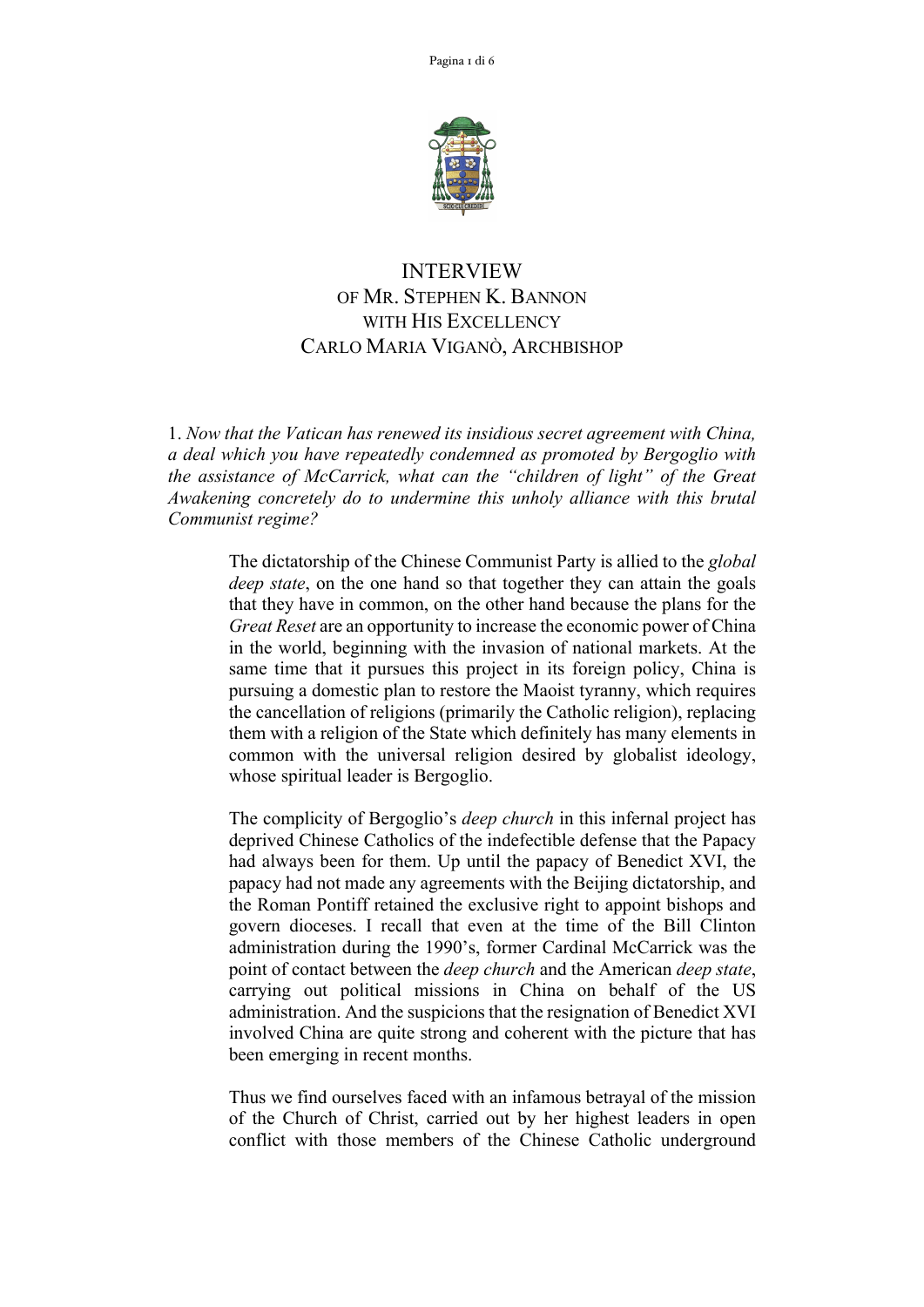hierarchy who have remained faithful to Our Lord and to His Church. My affectioned thoughts and prayers are with them and with Cardinal Zen, an eminent confessor of the faith, whom Bergoglio recently shamefully refused to receive.

We believers must act on the spiritual level by fervent prayer, asking God to give special protection to the Church in China, and also by continually denouncing the aberrations carried out by the Chinese regime. This action must be accompanied by a work of raising awareness within governments and international institutions that have not been compromised by the Chinese communist dictatorship, so that the violations of human rights and the attacks on the freedom of the Catholic Church in China may be denounced and punished with sanctions and strong diplomatic pressure. And this is the line that President Trump is pursuing with decisive courage. Beijing's complicity with political and religious elements that are involved in murky operations of speculation and corruption must likewise be exposed. These profit-driven dealings constitute a very grave act of treason by politicians and public officials against their nation and also a grave betrayal of the Church by the men who lead her. I also think that in some cases this betrayal is not only carried out by individuals but also by the institutions themselves, as in the case of the European Union, which is currently finalizing a commercial agreement with China despite its systematic violation of human rights and its violent repression of dissent.

It would be an irreparable disaster if Joe Biden, who is heavily suspected of being complicit with the Chinese dictatorship, would be designated as President of the United States.

2. *You have been very confident that God desires a Trump victory in order to defeat the forces of evil inherent in the globalists' Great Reset. What would you say to convince the naysayers who are ambivalent to the idea that this is a momentous battle between the children of light and the children of darkness?*

> I simply consider who Trump's adversary is and his numerous ties to China, the *deep state*, and the advocates of globalist ideology. I think of his intention to condemn us all to wear masks, as he has candidly admitted. I think of the fact that, incontestably, he is only a puppet in the hands of the elite, who are ready to remove him as soon they decide to replace him with Kamala Harris.

> Beyond the political alignments, we must further understand that – above all in a complex situation like the present one – it is essential that the victory of the one who is elected President must be guaranteed in its absolute legal legitimacy, avoiding any suspicion of fraud and taking note of the overwhelming evidence of irregularities that has emerged in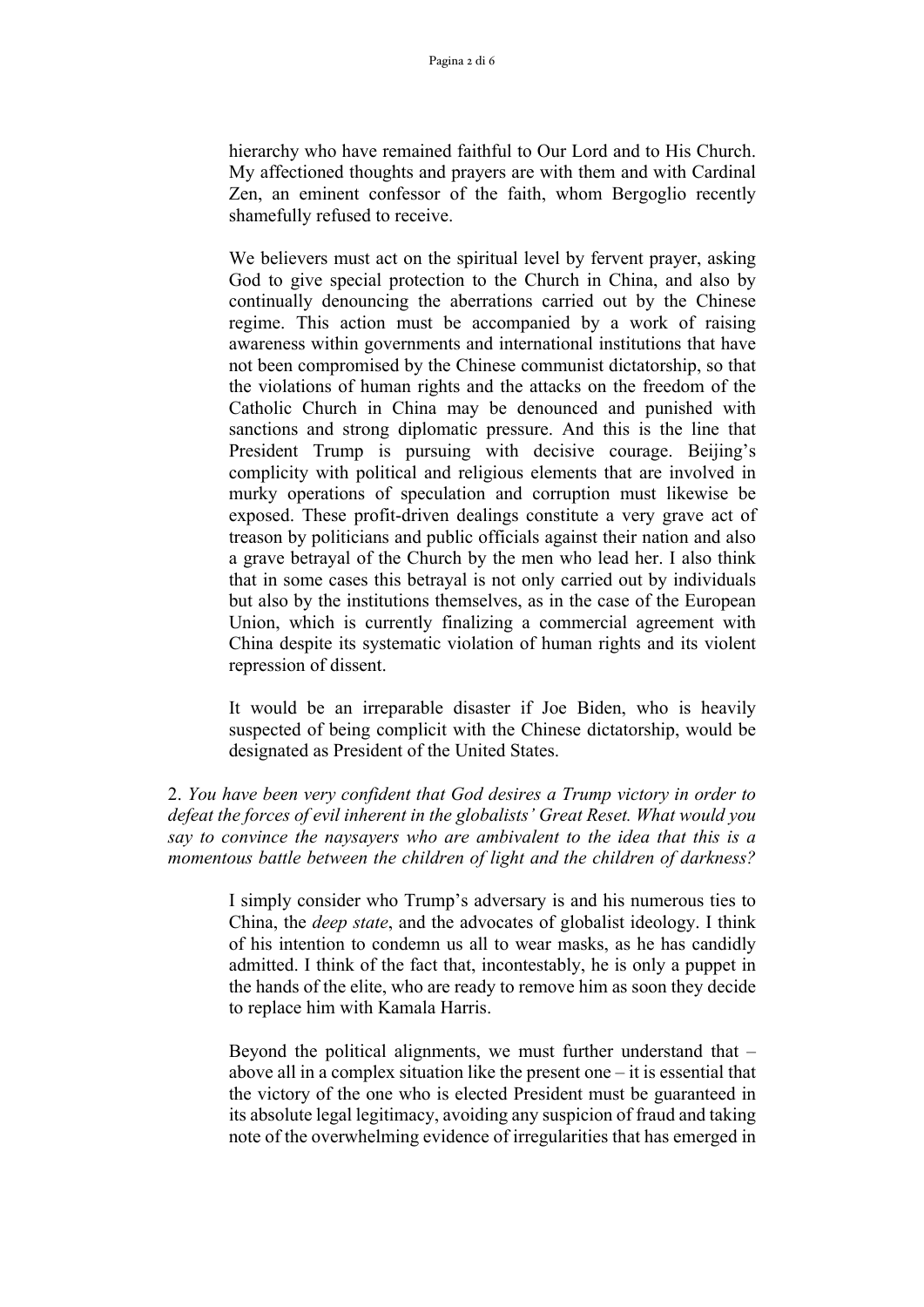several states. A President who is simply proclaimed as such by the mainstream media affiliated with the *deep state* would be deprived of all legitimacy and would expose the nation to dangerous foreign interference, as has already been shown to have happened in the current election.

3. *You seem to suggest that the Trump Administration could be instrumental in helping to return the Church to a pre-Francis Catholicism. How does the Trump Administration accomplish that, and how can American Catholics work to save the world from this globalist 'reset'?*

> Bergoglio's subservience to the globalist agenda is obvious, as well as his active support for the election of Joe Biden. In the same way, Bergoglio's hostility to Trump and his repeated attacks against the President are evident. It is clear that Bergoglio considers Trump as his principal adversary, the obstacle that needs to be removed, so that the *Great Reset* can be put in motion.

> Thus on the one hand we have the Trump administration and the traditional values that it holds in common with those of Catholics; on the other hand we have the *deep state* of the self-styled Catholic Joe Biden, who is subservient to the globalist ideology and its perverse, anti-human, antichristic, infernal agenda.

> In order to put an end to the *deep church* and restore the Catholic Church, the extent of the involvement of the leaders of the Church with the Masonic-globalist project will have to be revealed: the nature of the corruption and crimes that these men have carried out, thereby making themselves vulnerable to blackmail, just as happens in a similar way in the political field to members of the *deep state*, beginning with Biden himself. Thus it is to be hoped that any proof of such crimes that is in the possession of the Secret Services would be brought to light, especially in relation to the true motives that led to the resignation of Benedict XVI and the conspiracies underlying the election of Bergoglio, thereby permitting the expulsion of the mercenaries who have seized control of the Church.

> American Catholics still have time to denounce this global subversion and stop the establishment of the New Order: let them think about what sort of future they want for the coming generations, and of the destruction of society. Let them think about the responsibility that they have before God, their children, and their nation: as Catholics, as fathers and mothers of their families, and as patriots.

4. *Against all odds, average Americans are fighting to expose the massive and coordinated theft of our election: what advice would you give to ourrecalcitrant*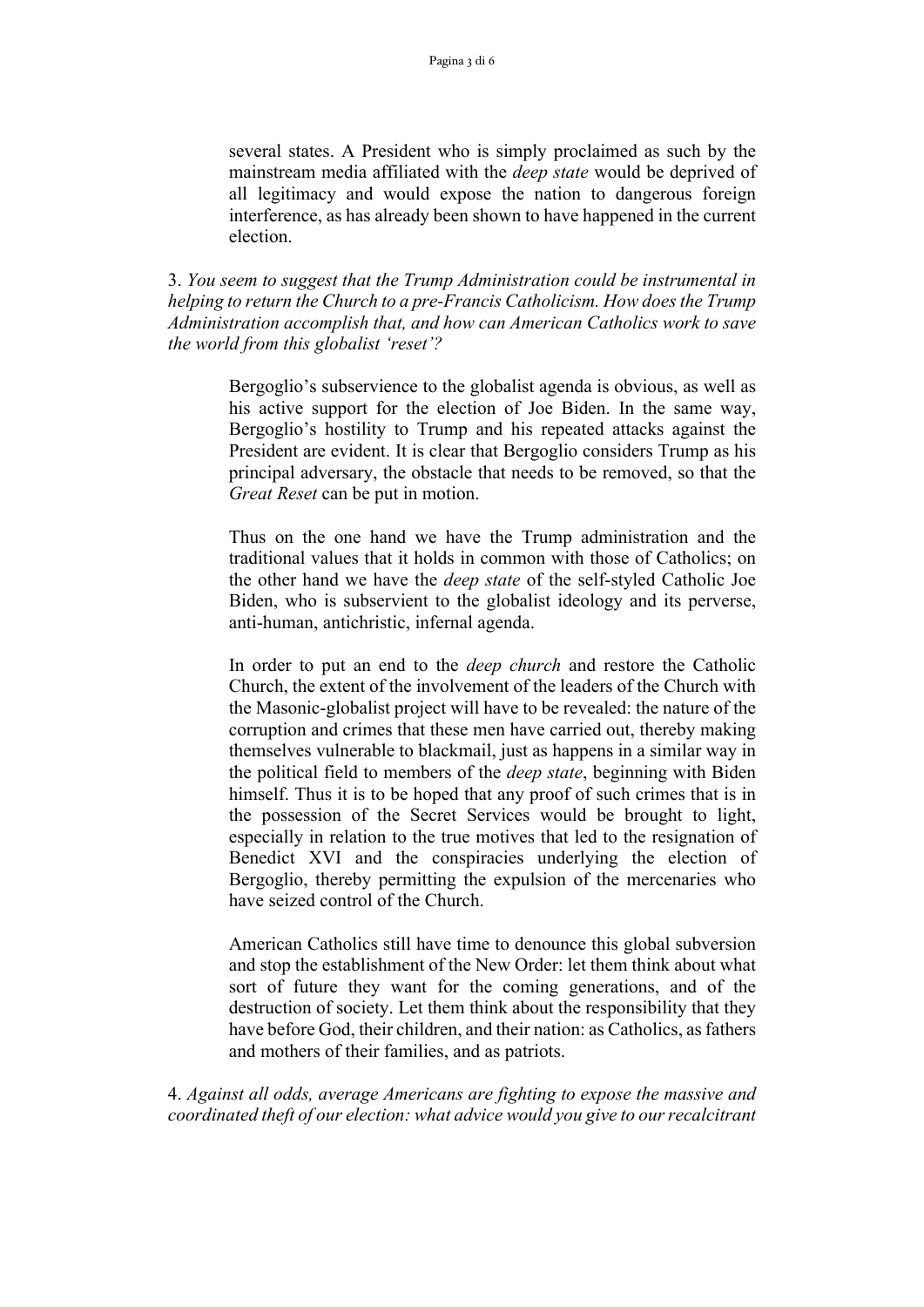*politicians about what is at stake for our nation and the world if we submit to this theft?*

> The Truth can be denied by the majority for a certain amount of time, or by some people forever, but it can never be hidden from everyone forever. This is the lesson of History, which has inexorably revealed the great crimes of the past and those who perpetrated them.

> Thus I invite politicians, beyond their political loyalties, to become champions of the Truth, to defend it as an indispensable treasure which alone can guarantee the credibility of institutions and the authority of the people's representatives, in accord with the mandate they have received, the oath they have sworn to serve their country, and their moral responsibility before God. Each one of us has a role that Providence has entrusted to us, and which it would be culpable to shrink from. If the United States misses this opportunity, *now*, it will be wiped out from History. If it allows the idea to spread among the masses that the electoral choice of the citizens – the first expression of democracy – can be manipulated and thwarted, it will be complicit in the fraud, and will certainly deserve the execration of the entire world, which looks to America as a nation which has fought for and defended its freedom.

5. *In your letter to the President on October 25, the Solemnity of Christ the King, you spoke of the efforts of the deep state as "the final assault of the children of darkness." There is a concerted effort by the globalists and their media partners to conceal and obscure the true tyrannical agenda implicit in the Great Reset, by calling it a wild conspiracy theory. What would you say to the skeptics who blissfully ignore the signs and plan to submit humanity to the domination of the global elites?*

> The plan of the *Great Reset* makes use of the mainstream media as an indispensable ally: the media corporations are almost all actively part of the *deep state* and know that the power that will be guaranteed to them in the future depends exclusively on their slavish adherence to its agenda.

> Labeling those who denounce the existence of a conspiracy as "conspiracy theorists" confirms, if anything, that this conspiracy exists, and that its authors are very upset at having been found out and reported to public opinion. And yet they themselves have said it: *Nothing will be the same again.* And also: *Build Back Better*, in an effort to make us believe that the radical changes they want to impose have been made necessary by a pandemic, by climate change, and by technological progress.

> Years ago, those who spoke of the New World Order were called *conspiracy theorists*. Today, all of the world's leaders, including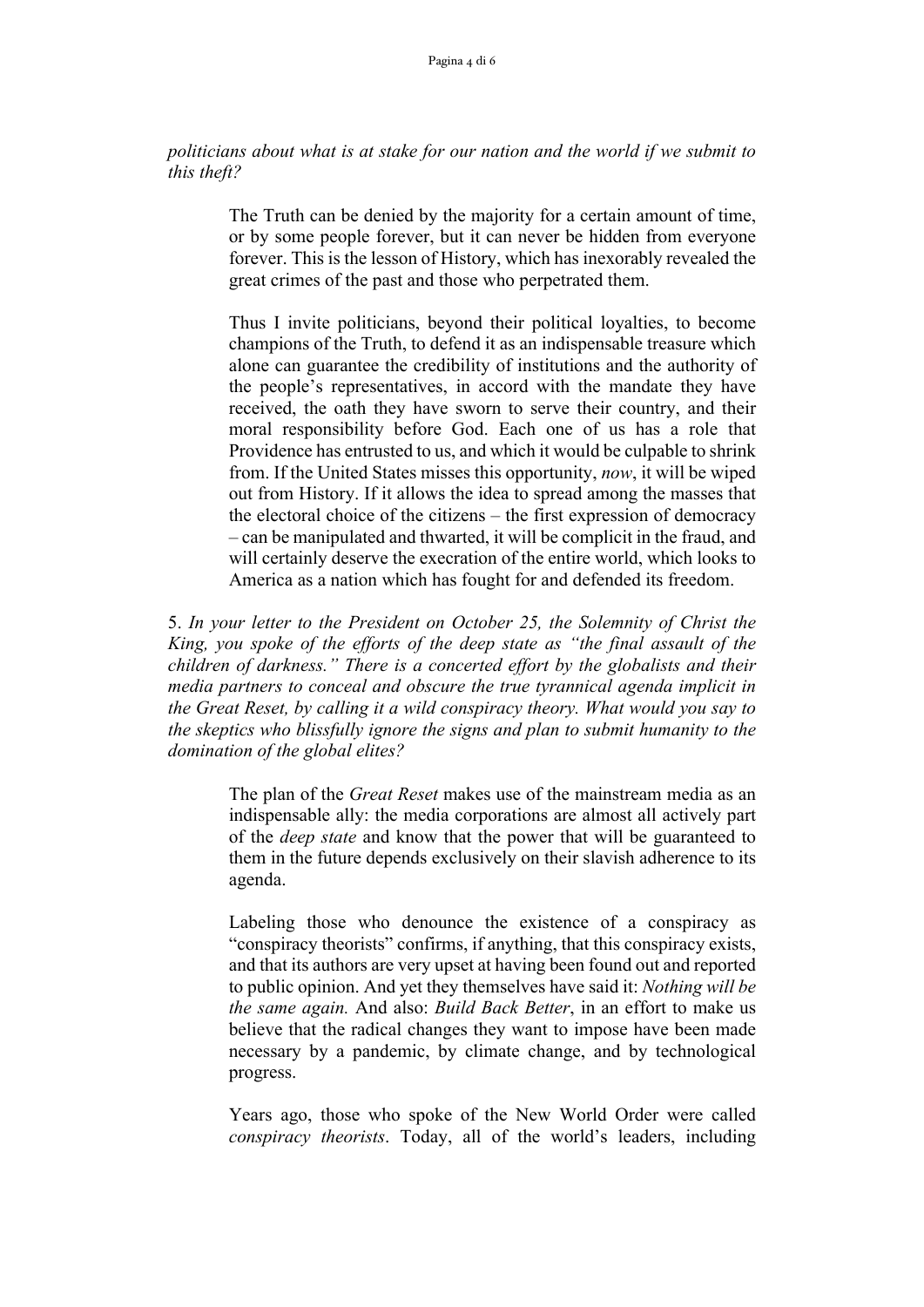Bergoglio, speak with impunity about the New World Order, describing it exactly in the terms that were identified by the so-called *conspiracy theorists*. It is enough to read the globalists' declarations to understand that the conspiracy exists and that they pride themselves on being its architects, to the point of admitting the need for a pandemic in order to reach their objectives of social engineering.

To the skeptics I ask: if the models that are proposed to us *today* are so terrible, what will our children be able to expect when the elite will have succeeded in taking total control over the nations? Families without father and mother, polyamory, sodomy, children who can change their sex, the cancellation of Religion and the imposition of an infernal cult, abortion and euthanasia, the abolition of private property, a health dictatorship, a perpetual pandemic. Is this the world that we want, that you want for yourselves, your children, and your family and friends?

We must all become aware of how much the proponents of the New World Order and the *Great Reset* hate the inalienable values of our Greco-Christian civilization, such as Religion, the family, respect for life and the inviolable rights of the human person, and national sovereignty.

6. *You have repeatedly warned that the 'deep state' and 'deep church' have colluded to plot in various ways to overthrow Benedict as well as President Trump. Besides Theodore McCarrick, who else is behind this infernal alliance, and how do Catholics undermine and expose it?*

> It is apparent that McCarrick acted on behalf of the *deep state* and the *deep church*, but he certainly did not do it alone. All of his activity suggests a very efficient organizational structure composed of people whom McCarrick had promoted and covered by other accomplices.

> The events that led to the resignation of Benedict XVI still need to be clarified, but one of the members of the *deep church*, the deceased Cardinal Danneels, a Jesuit like Bergoglio, admitted that he was a part of the so-called *Saint Gallen Mafia*, which essentially worked to bring about the "*springtime of the Church*" which John Podesta, Hillary Clinton's chief of staff, wrote about in his emails published by Wikileaks.

> Thus there is a group of conspirators who have worked and still work in the heart of the Church for the interests of the elite. Most of them are identifiable, but the most dangerous are those who do not expose themselves, those whom the newspaper never mentions. They will not hesitate to force Bergoglio to resign also, just like Ratzinger, if he does not obey their orders. They would like to transform the Vatican into a retirement home for *popes emeriti*, demolishing the papacy and